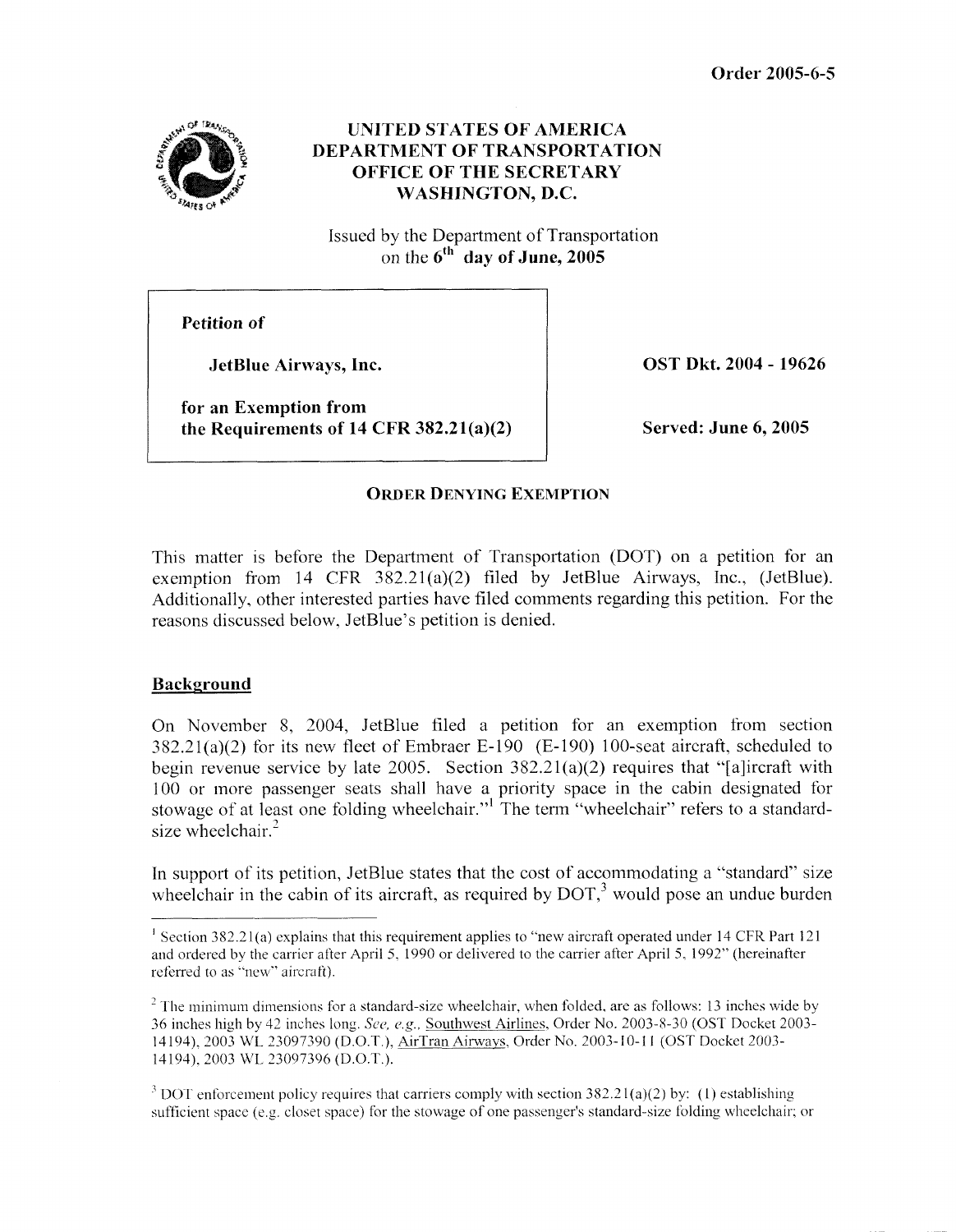and fundamentally alter the nature of JetBlue's commercial aviation service, due to the size and nature of the proposed interior arrangement of JetBlue's E-190 aircraft. Primarily, JetBlue requests an exemption from 14 CFR 382.21(a)(2) based on its belief that the E-190 cannot reasonably accommodate a standard-size folding wheelchair in the cabin. According to JetBlue, there are only two viable ways to accommodate a standardsize adult wheelchair in the cabin – remove galley space or remove one row of two seats. JetBlue states that either of these two options would impose an undue burden upon JetBlue, and, therefore, it should be exempted from the rule and allowed to provide priority wheelchair stowage in the cargo hold. JetBlue also states that the removal of two seats, bringing the E- 190 to a 98-seat aircraft, would remove it from the parameters of the rule.

Additionally, according to JetBlue, an exemption from section  $382.21(a)(2)$  for its E-190 aircraft is in the public interest and within the spirit and intent of the Air Carrier Access Act (ACAA) and its implementing regulation in 14 CFR Part 382. JetBlue states that the purpose of Part 382 is to "... allow a wheelchair user to quickly retrieve his or her chair near the aircraft door, so that person can use that chair immediately upon exiting the aircraft."<sup>4</sup> Thus, JetBlue asserts that the purpose the rule is satisfied by JetBlue's assurance that it will give all wheelchairs priority stowage in the forward cargo compartment on the E-190, and have those chairs brought to the door of the aircraft immediatcly upon landing before other baggage is taken off the aircraft. As further support for the exemption request, JetBlue submitted numerous communications from consumers who complimented the airline on the customer service it provided to its passengers with disabilities.

### A. Comments Received

In response to JctBlue's exemption request, several interested parties submitted comments. As detailed below, the majority of these comments are in opposition to JetBlue's request.

First, on December 6, 2004, a private citizen filed correspondence wherein she expresses concern that wheelchairs that are placed in the cargo hold of aircraft frequently are damaged when cargo shifts during turbulence. In addition, this commenter suggests that JetBlue's exemption request demonstrated the unfortunate treatment of persons with disabilities. The commenter strongly objects to the exemption.

The Paralyzed Veterans of America (PVA) similarly objects to the grant of an exemption to JetBlue. In correspondence submitted on December 9, 2004, PVA expresses some skepticism that JetBlue cannot reasonably designate an in-cabin stowage area for one

<sup>(2)</sup> securing a passenger's standard-size folding wheelchair across two or three seats using a strap kit or other similar technique as approved by the FAA. *See, e.g.*, Frontier Airlines, Order No. 2003-11-5 (OST) Docket 2003-14194), 2003 WL 23097398 (D.O.T.), America West Airlines, Order No. 2003-8-29 (OST Docket 2003-14194), 2003 WL 23097389 (D.O.T.).

<sup>&</sup>lt;sup>4</sup> JetBlue Exemption Request, Docket 2004-19626-1. *See also* Federal Register 55 FR 8008 (1990).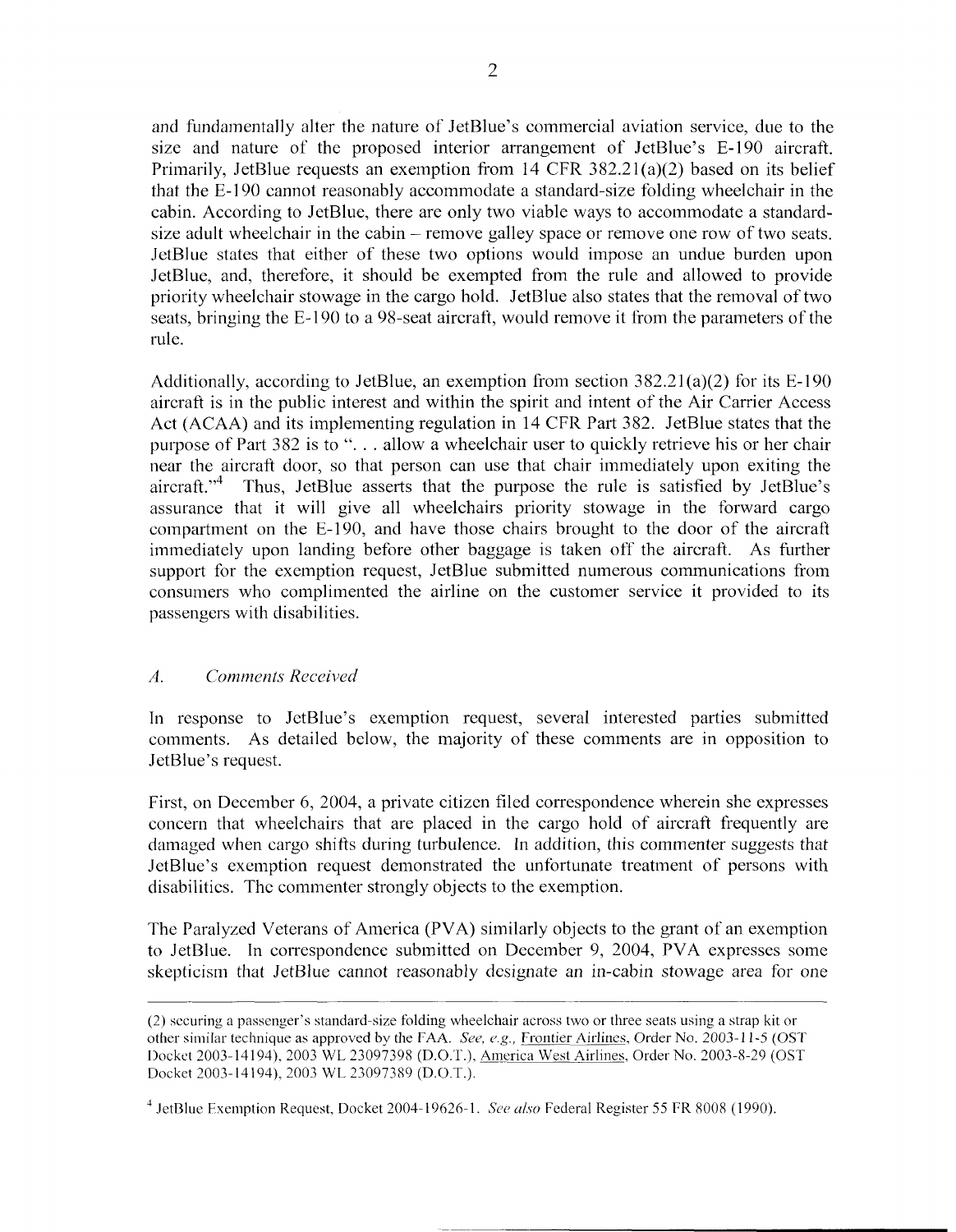standard-size folding wheelchair in the interior of an aircraft that as yet has not entered service and has not been fully configured. Further, PVA notes that although the DOT may not have contemplated JetBlue's business model when the rule was first enacted in 1990, DOT certainly considered the design process for bringing new aircraft into service and the concomitant costs in requiring accessibility components on newly designed aircraft. PVA states that this consideration was evidenced by DOT'S intention to "strike a reasonable balance between disability groups' concerns about sufficient accommodations being provided and carriers' concerns about the costs of those accommodations." PVA also notes that the specific purpose of section  $382.21(a)(2)$  is twofold: to provide convenicnce to the passenger in having his or her wheelchair available immediately upon exiting the plane, and to ensure that a passenger's wheelchair is not subject to damage or loss of parts in the cargo hold. PVA states that the primary complaint it hears from its members regarding air travel is damage to wheelchairs. In closing, PVA remarks that it believes if DOT grants JetBlue the requested exemption, DOT would set a dangerous precedent under the ACAA. Accordingly, PVA asks DOT to deny JetBlue's request.

On January 7, 2005, the National Organization on Disability (NOD) filed its objection to JetBlue's exemption request. NOD states that if JetBlue is granted the requested exemption, this action could result in disenfranchisement among the 250,000 wheelchair users in the United States. Specifically, NOD asserts that an exemption for JetBlue would discourage an entire class of people with disabilities, those who use manual wheelchairs, from traveling by air and may have negative implications beyond the ACAA. Further, NOD states that if JetBlue is granted the exemption, and damaged Wheelchairs result from cargo stowage, disabled passengers might be forced to utilize unsuitable "loaner" wheelchairs. NOD strongly urges the DOT to deny JetBlue's exemption request.

The United Spinal Association (United Spinal) submitted comments on January 7, 2005, stating that it supported the grant of an exemption to JetBlue, if the only in-cabin stowage area available on the E-190 is the bulkhead seating area. United Spinal notes that if JetBlue blocked bulkhead seats for in-cabin wheelchair stowage, then its aircraft would havc 98 seats, effectively taking the plane out of the parameters of the rule. Also, United Spinal states that bulkhead seats are prime seating locations for passengers with disabilities, and reserving the area for wheelchair stowage would reduce the number of bulkhead seats available to disabled persons who require bulkhead seating. Accordingly, United Spinal states that JetBlue should be allowed an exemption from section 382.2 1(a)(2).

On January 18, 2005, Delta Airlines (Delta) filed an Answer in response to JetBlue's exemption request, stating that it strongly opposed the exemption. Delta asserts that any economic or loss-of-revenue burden that JetBlue faces in complying with section  $382.21(a)(2)$  is the same as that faced by all other Part 121 carriers, and thus JetBlue will not be unduly burdened by compliance. Further, Delta argues that an exemption would unfairly disadvantage all other Part 121 carriers who currently operate with reduced revenue generating space as a result of their compliance with current wheelchair stowage requirements. Delta notes that the 100-seat threshold for determining which aircraft must provide in-cabin wheelchair stowage has provided consistency for inore than a decade,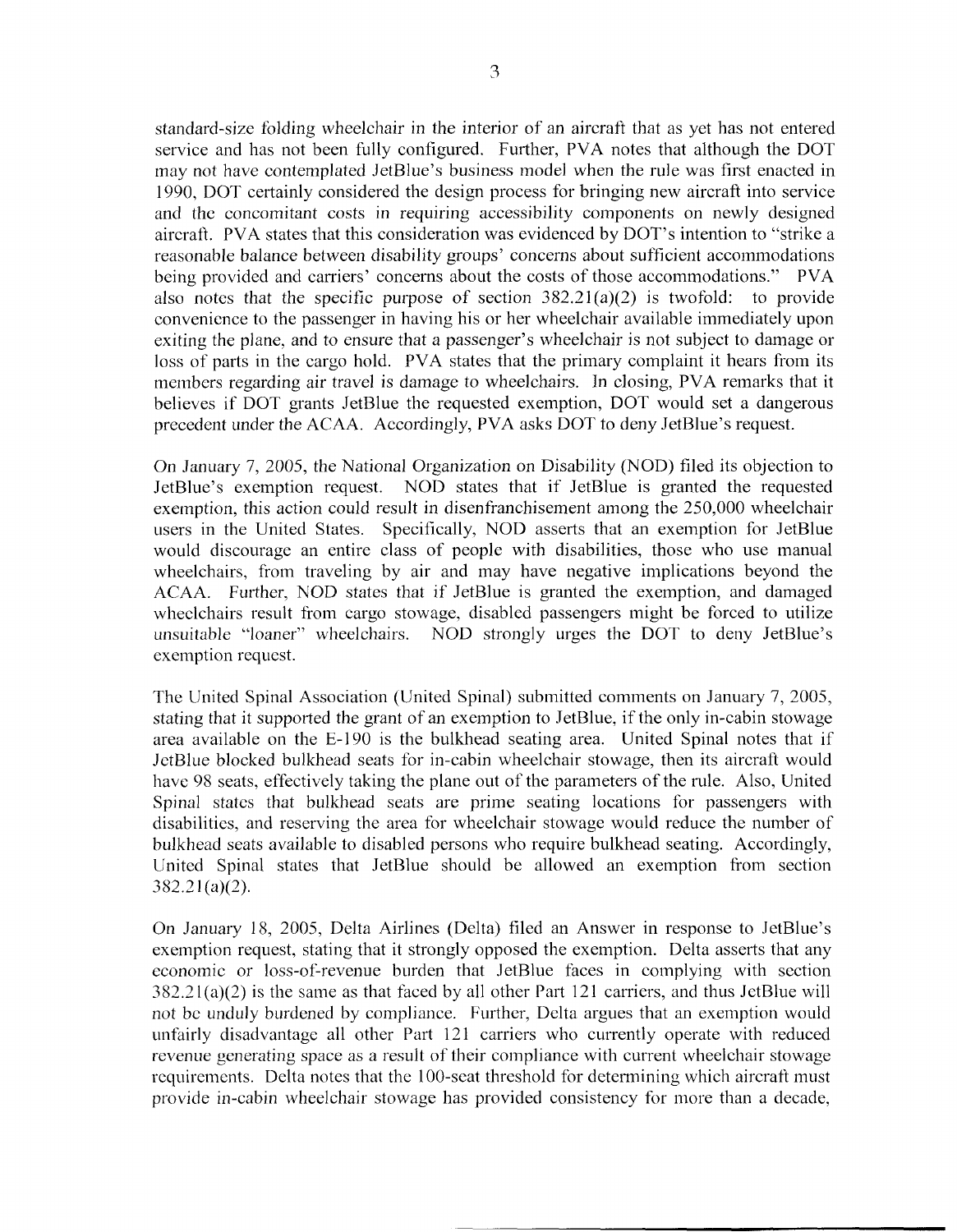and a deviation from this rule would result in arbitrary treatment of on-board stowage requirements for the future. In closing, Delta states that if DOT accepts JetBlue's assertion that allowing priority stowage of wheelchairs in the forward cargo compartment on the E-190 and delivery to the door of the aircraft immediately upon landing will accommodate the purpose of the rule, then DOT must accept this statement as valid in every case, regardless of the number of seats on the aircraft. In the event that JetBlue is granted the exemption it seeks, then Delta asks that the same exemption be granted to all Part 121 carriers in order to eliminate the unfair competitive advantage that an exemption to JetBlue would create.

Similarly, on January 25, 2005, United Airlines (United) submitted an Answer to JetBlue's request, opposing the exemption. United states that JetBlue should not be granted the exemption because JetBlue has failed to demonstrate that an exemption would be consistent with the public interest. United also asserts that unfairness comes not from applying a regulatory scheme uniformly to all similarly situated industry participants, but from imposing different requirements on companies similarly situated. United notes that every Part 121 carrier has known for nearly 15 years that any new aircraft (i.e. aircraft operated under 14 CFR Part 121 with 100 seats or more and ordered after April 15, 1990, or delivered after April 15, 1992) must have space available in the cabin for the stowage of at least one folding wheelchair. United states that in order to comply with this requirement, it and other Part 121 carriers have been required to make significant accommodations that reduce the revenue-generating capacity of the aircraft. Further, United states that nothing in JetBlue's petition for an exemption suggests that exempting it alone from section  $382.21(a)(2)$  is justified because the cost for it to comply would outweigh the rule's benefits. United argues that granting an exemption to JetBlue essentially would repeal the existing rule. Finally, United states that if DOT grants an exemption to JetBlue, then due process and equal protection considerations mandate that similar relief be granted to all similarly situated carriers, including United.

Subsequently, on January 27, 2005, JetBlue submitted a Reply to the comments submitted by Delta and United. JetBlue states that the E-190, "the world's first 100-seat mainline jet," is entirely different from any other aircraft currently operated by Part 121 carriers, and should be considered a small aircraft such as was contemplated in the rule. JetBlue argues that because there currently are no other aircraft operating with a 100-seat capacity, DOT should not be concerned with any negative precedent in granting the exemption request. Moreover, JetBlue states that it would support a similar exemption for any future aircraft that may be developed with a 100-seat capacity. JetBlue states that its new aircraft and business model could not have been anticipated in 1990. when the incabin stowage requirement for a passenger's folding wheelchair was enacted. Further, JetBlue states that given the completely different financial environment facing the airline today, aircraft design, capacity, and configuration are now critical components of an airline's business model. Thus, the carrier asserts that the removal of one row of seats or part of the galley would cause a significantly undue burden on JetBlue.

Also on January 27, 2005, the Air Carrier Association of America (Association) submitted its Answer in opposition to JetBlue's exemption request. The Association notes that the selection of 100 seats as a threshold for the regulatory requirement for in-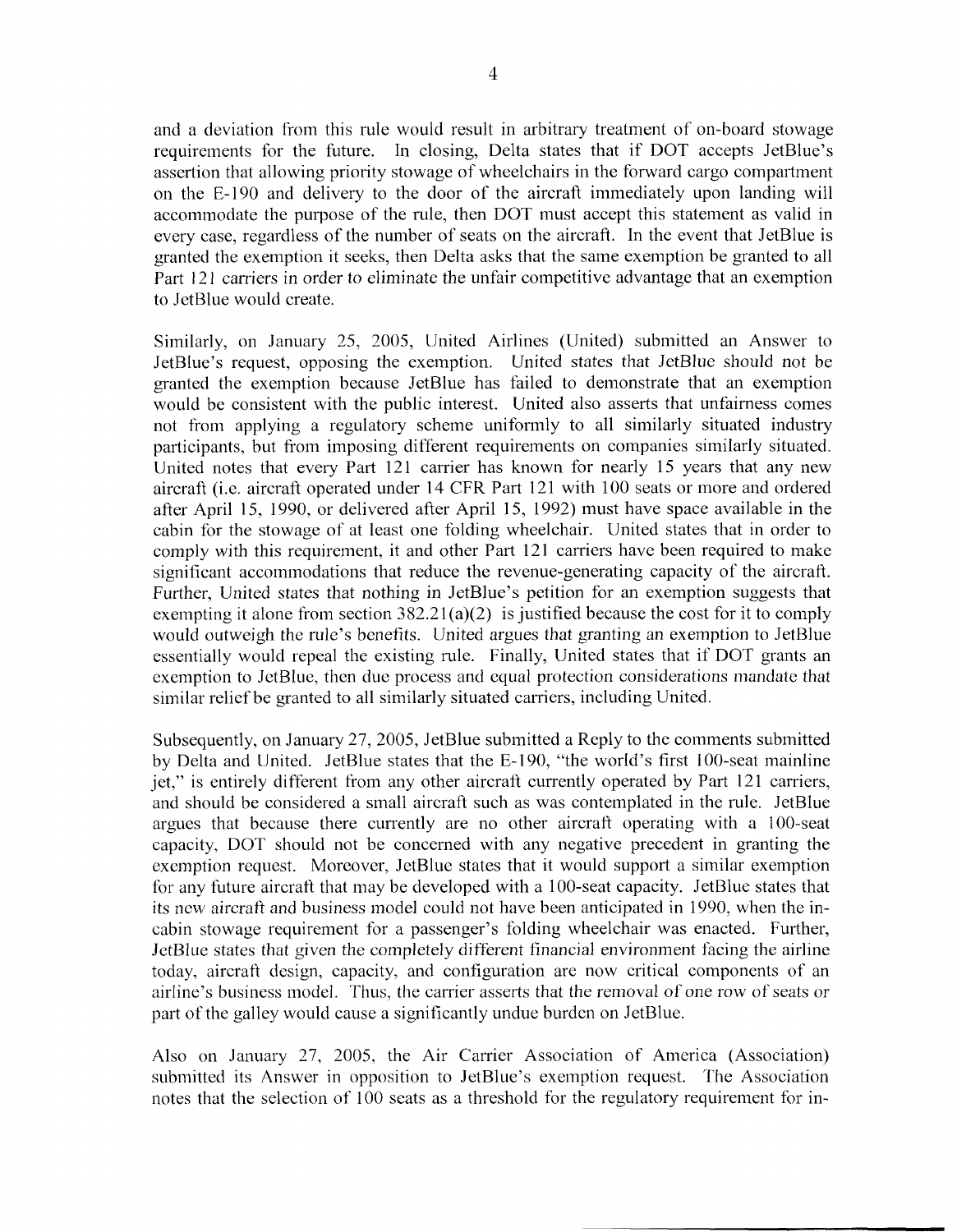cabin stowage of a passenger's wheelchair created a clear line from which all Part 121 carriers can base their business decisions and competitive strategies. Further, the Association states that multiple carriers have made significant accommodations to meet the wheelchair stowage requirement, including modifying aircraft and at times utilizing revenue generating seats to meet the mandate. The Association states that JetBlue was fully aware of the in-cabin stowage requirement when it purchased the E-190. Additionally, the Association states that the E-190 is not much different in size from the Boeing 717 and other similar aircraft, nor is the E-190 a "new" sized aircraft. Nevertheless, carriers utilizing the Boeing 717 have met the on-board stowage requirements for a standard size folding wheelchair. The Association remarks that all carriers have incurred "revenue" impacts in complying with the rule, and that the economic impact of this rule on carriers operating Boeing 717s is in the tens of millions of dollars. The Association states that JetBlue has provided no information to explain how the E-190 is unique compared to other aircraft of similar size or reasons it cannot take similar actions as those taken by other carriers to comply with the in-cabin stowage requirements. The Association suggests that if JetBlue is granted an exemption from the current regulation based on an arbitrary departure from the 100-seat rule, then there would be no reason to deny a similar request to a carrier operating a 101, 105, or 110 seat aircraft. In closing, the Association notes that if DOT accepts JetBlue's claim that priority stowage of wheelchairs in the forward cargo compartment on the E-190 and delivery to the door of the aircraft immediately upon landing "will accommodate the purpose of the rule as written," then the rule needs to be amended so that all wheelchairs are handled as proposed by JetBlue.

#### *R. Meeting between DOT and JetBlue*

On January 6, *2005,* at JetBlue's request, DOT met with the carrier to discuss its petition for an exemption from the in-cabin stowage requirements in section 382.21(a)(2). At that meeting, and in a subsequent letter, JetBlue provided DOT with additional reasons as to why it believes DOT should grant its exemption request. JetBlue contends that its situation is unique because the E-190 is a new aircraft that cannot reasonably accommodate a standard-size folding wheelchair. JetBlue also states that, while the work of configuring the interior of the E- 190 has been ongoing since purchasing the aircraft in June 2003, it remains to be seen whether or not the technical difficulties in securing one standard size wheelchair safely in the cabin of the E-190 can be overcome. JetBlue also indicates that the designation of bulkhead seating for wheelchair stowage is not in the best interests of disabled passengers who require bulkhead seating, as noted by the United Spinal Association. Further, JetBlue stated that the grant of an exemption is in the public interest because JetBlue intends to bring new low-fare service to underserved markets, and an exemption will further its ability to do so.

#### **Decision**

After carcfdly taking into account all the information available to us at this time, we find that inadequate justification exists for granting JetBlue's request for an excmption. There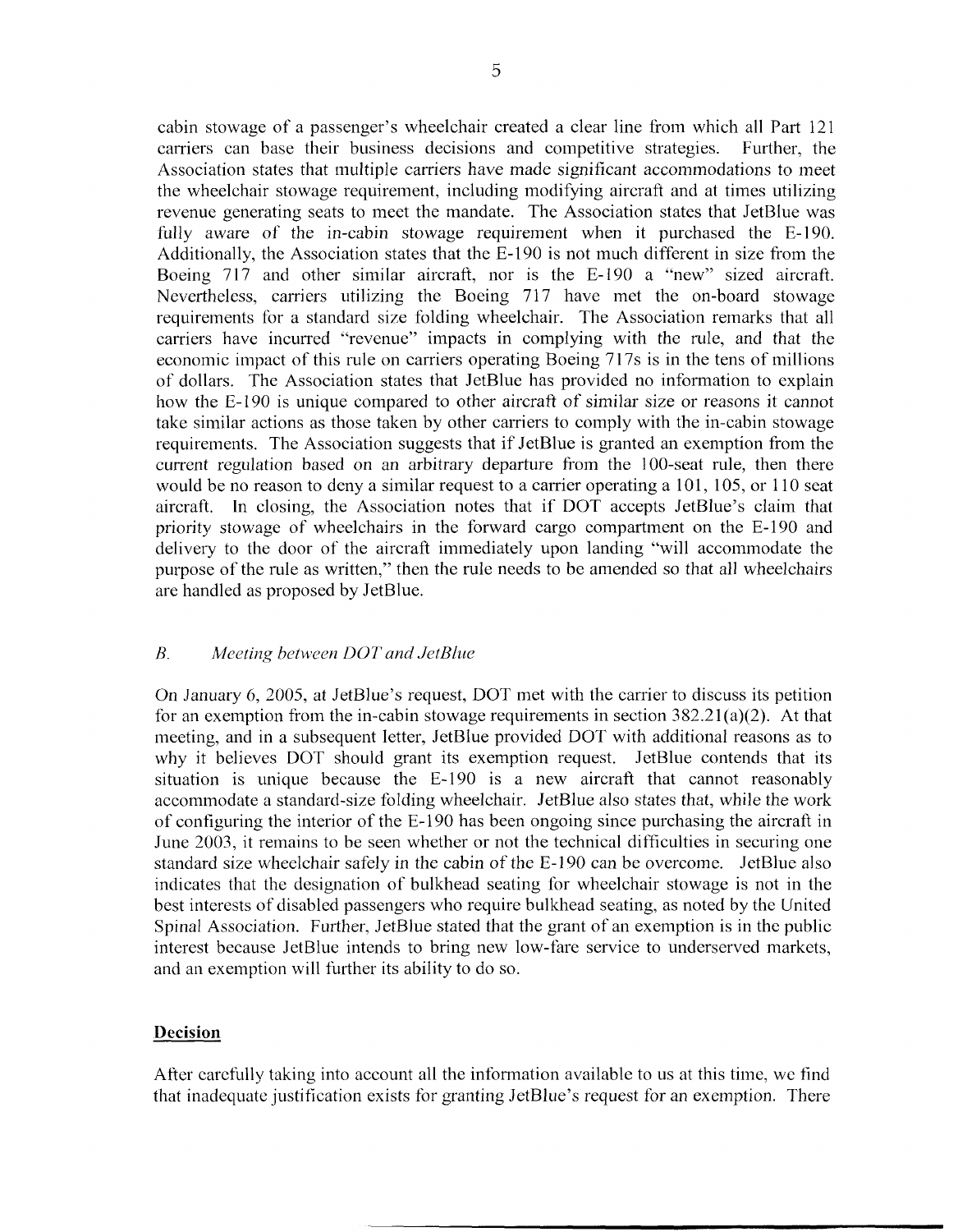are two methods for obtaining relief from DOT regulations. Any person affected by a regulation may petition for an exemption from an existing rule or petition for a rulemaking to change an existing rule. Under both of these approaches, the petitioner must demonstrate that the proposed action would be in the public interest. At this juncture, we are not convinced that it would be in the public interest to grant JetBlue an exemption from section  $382.21(a)(2)$  on the basis that it is allegedly the only U.S. air carrier proposing to use 100-seat aircraft, and that compliance with the rule would unduly burden JetBlue.

As JetBlue noted in its petition for an exemption, carriers are not required to make modifications that would constitute an undue burden or fundamentally alter the nature of the carrier's service. Of course, what constitutes an undue burden or a fundamental alteration is a judgment that must be made on the facts of a specific situation. *See* 63 FR 10528. In its submission, JetBlue acknowledged that in order to bring its fleet of Airbus A320 jets into compliance with section  $382.21(a)(2)$ , it designated the last row of seats in the cabin for wheelchair stowage, and made this space available for wheelchair stowage even if it means involuntarily denying boarding to other customers.<sup>5</sup> This method could impact the revenue generating capacity of JetBlue's Airbus A320. JetBlue argues that this same stowage option is not reasonably possible on the E-190. However, JetBlue has not adequately demonstrated reasons that the same stowage option is not feasible, nor has it sufficiently demonstrated that the grant of an exemption is in the public interest.

Additionally, JetBlue asserts that its promise to designate priority wheelchair stowage space in the front cargo hold and, upon landing, immediately bring wheelchairs to the door of the aircraft before removing other baggage satisfies the purpose and intent of Part <sup>382</sup>-to allow a wheelchair user to quickly retrieve his or her chair, so that person can use that chair immediately on exiting the aircraft. This suggestion disregards the other purpose and intent of the rule – to lessen the chance for wheelchair loss and/or damage. The provision of in-cabin stowage space for a passenger's wheelchair also enables that passenger to feel secure in the knowledge that his or her wheelchair is safely stowed and within close proximity.

JetBlue's assertion that the purpose and intent of the rule would be satisfied simply by designating priority cargo stowage and then promptly returning a passenger's wheelchair

 $5$  See id.

 $<sup>6</sup>$  It is worth noting that JetBlue most recently acknowledged that it remains to be seen whether or not the E-</sup> 190 can be configured in such a way as to allow space for in-cabin wheelchair stowage, presumably without removing a row of seats or removing galley space. *See* OST Docket 2004-19626-11 (Letter from Robert C. Land, Vice President for Government Affairs and Associate General Counsel, to Dayton Lehman, Deputy Assistant Chief Counsel, U.S. DOT (Jan. 12, 2005)).

 $^7$ . . . . [G] iven that the consequences of loss or damage to a wheelchair are greater to its user than the consequences to other passengers of the loss of or damage to a gannent bag, and that there is a real benefit to being able to use one's own wheelchair as soon as possible after a flight concludes, handicapped passengers probably have better reason than most for wanting in-cabin stowage." 55 FR 8008, Preamble to Section 382.41 (Mar. 6, 1990).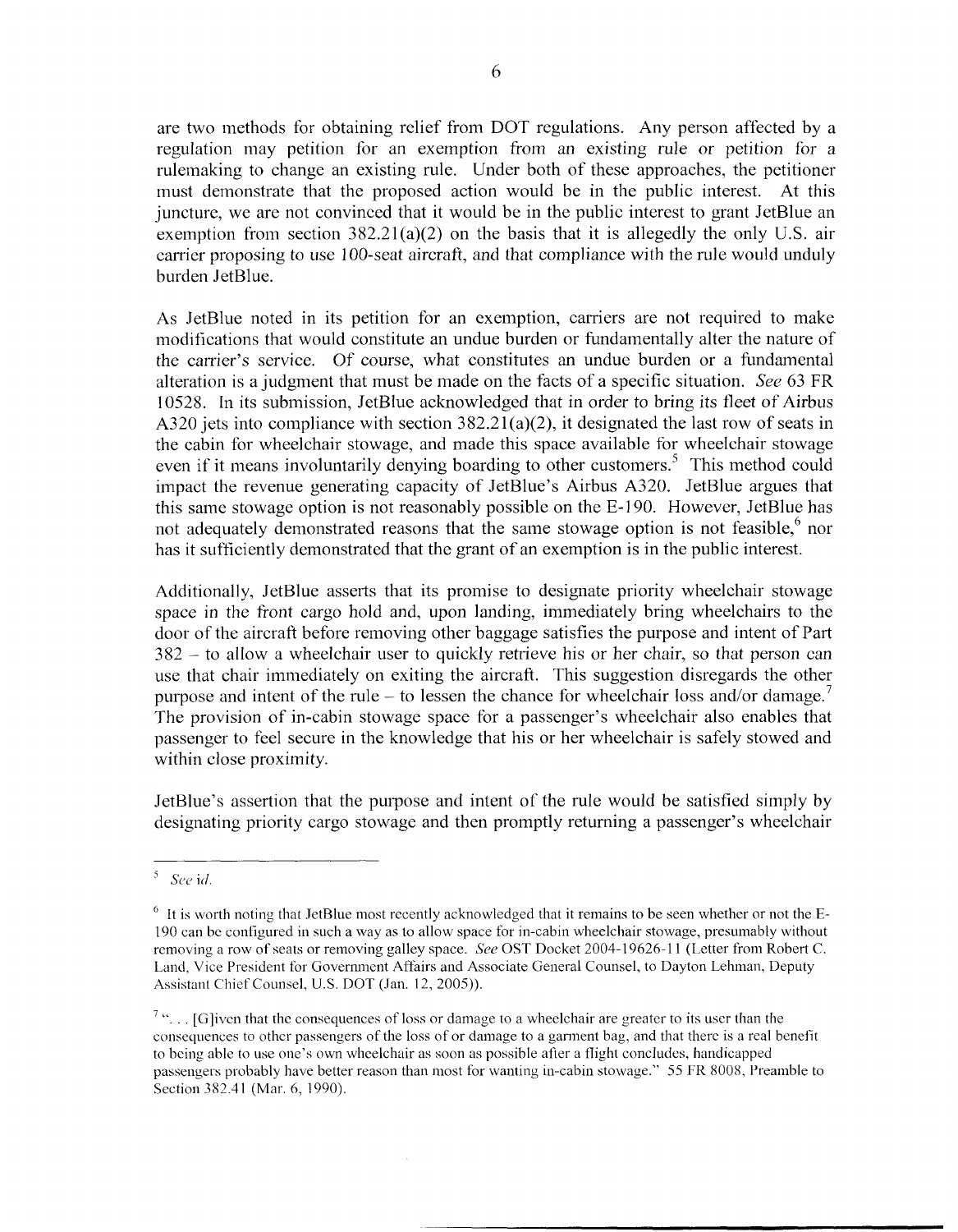to him or her upon landing necessarily impugns the very need for section  $382.21(a)(2)$ . Certainly, if JetBlue's assertion were true, then this rationale would apply to all Part 12 1 carriers, regardless of aircraft seating capacity. However, after consideration of public comment during the initial rule-making phase, the Department determined that simply requiring priority cargo space and swift return of a passenger's wheelchair upon landing did not sufficiently meet the needs of the disability community. In striking a reasonable balance between disability groups' concerns about sufficient accommodations being provided and carriers' concerns about the costs of those accommodations, the Department enacted section  $382.21(a)(2)$  to ensure that aircraft with a seating capacity of 100 seats or more would provide in-cabin stowage for at least one folding wheelchair.<sup>8</sup> For this reason, the Department cannot accept JetBlue's contention that designating space in the cargo for wheelchairs and bringing wheelchairs to the aircraft door immediately upon arrival satisfies the intent and purpose of the ACAA or Part 382.

JetBlue also suggests that by removing a row of seats in the E-190 to allow for in-cabin stowage of a passenger's wheelchair, the aircraft would then be outside the parameters of section  $382.21(a)(2)$ . However, an aircraft's seating capacity, as opposed to the actual number of seats, provides the most straightforward approach to applying section  $382.21(a)(2)$ . In this instance, for example, we understand that the E-190 can be configured with as many as 106 seats. If carriers were permitted to remove seats in an attempt to bring an aircraft outside the parameters of Part 382, such actions would undermine the purpose of the rule and the ACAA.

It is also important to note that during the time that JetBlue evaluated, selected, and then ordered its E-190 aircraft in June 2003, JetBlue knew or should have known about the requirements of this rule which had then been in effect for over 13 years. <sup>10</sup> Concurrently with the order of its E-190 aircraft, the carrier was the subject of an enforcement action in connection with its entire Airbus fleet for violating the very provision from which it now seeks an exemption. The enforcement action was initiated by the DOT in the fall of 2002, and resulted in an August 28, 2003, Consent Order whereby JetBlue agreed to an assessed civil penalty and "to comply with section  $382.21(a)(2)$  and provide a space to stow one passenger's standard-size folding wheelchair on all its new aircraft with 100 or more passenger seats." JetBlue Airways, Order No. 2003-8-28, at 6 (OST Docket 2003- 14194), 2003 WL 23097388. Further, JetBlue was ordered to cease and desist from all further violations of Part 382. Therefore, it is evident that when JetBlue ordered the E-

<sup>&</sup>lt;sup>8</sup> Additionally, in recognizing the costs faced by the industry in reaching full compliance with section 382.21, the Department stated that its provisions applied to new aircraft operated under Part 121 and ordered by the carrier after April 5, 1990, or delivered to the carrier after April 5, 1992. 14 CFR 382.21(a).

 $^{\circ}$  This approach is in accord with similar seating thresholds. For example, in 14 CFR 382.70, disability reporting requircments apply to carriers conducting passenger operations with at least one aircraft having a *designed seating capacity* of more than 60 passengers. 14 CFR 382.70 (emphasis added). *See also*, 14 CFR 250.1 (defining large aircraft as any aircraft that has a *passenger-capacity* of more than 60 seats) (emphasis added).

<sup>&</sup>lt;sup>10</sup> See OST Docket 2004-19626-11 (Letter from Robert C. Land, Vice President for Government Affairs and Associate General Counsel, to Dayton Lehman, Deputy Assistant Chief Counsel, U.S. DOT (Jan. 12, 2005)).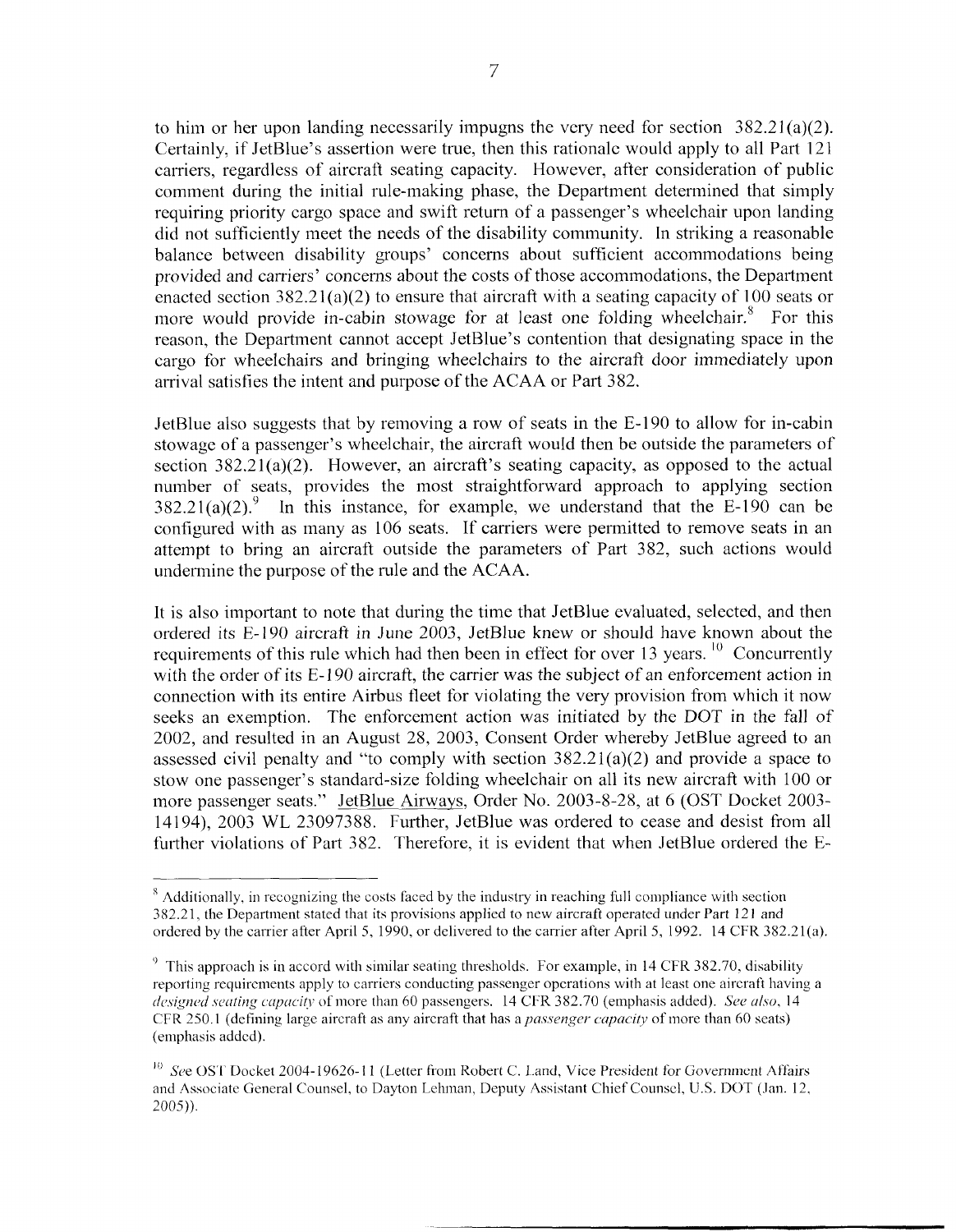190 aircraft, it was aware of the requirement that aircraft with 100 or more seats ordered after April *5,* 1990, or delivered after April *5,* 1992, have a designated priority space for the in-cabin stowage of at least one standard-size folding wheelchair.

Finally, an exemption request is generally not appropriate where the petitioner is seeking a new or different standard to apply to it in situations that are being faced by the entire industry. Here, JetBlue is seeking an exemption from section 382.21(a)(2) primarily because it believes that the E-190 should be considered a small aircraft apparently because of its belief that there are no other aircraft operating with a 100-seat capacity. This plainly raises the question of whether section 382.21(a)(2) should be revised so it no longer applies to aircraft with 100 passenger seats. An exemption is not the appropriate vehicle to establish a new or different industry standard and the issues raised by JetBlue are better addressed by general rulemaking rather than by exemption. Further, granting JetBlue's exemption request would place JetBlue in a preferred regulatory position vis-avis other carriers, which are required to have designated in-cabin priority space in new aircraft for the stowage of a standard-size folding wheelchair in aircraft with 100 or more passenger seats.<sup> $11$ </sup> We are also not persuaded by JetBlue's argument for granting a similar exemption to any carriers that place 100-seat aircraft into service.

Notably, DOT recently issued a Notice of Proposed Rulemaking (NPRM) proposing to revise its rule requiring nondiscrimination on the basis of disability in air travel. *See* 69 FR 64364. This NPRM, among other things, seeks comments as to whether the dimensions for a passenger's folding wheelchair that have been used in DOT enforcement actions are appropriate. Because JetBlue asserts that its E-190 aircraft cannot reasonably accommodate a standard-size wheelchair, JetBlue, if it wishes, may submit comments on this proposed rulemaking. The deadline for submission of comments expired on March 4, 2005; however, to the extent practicable, the Department will consider any comments submitted past the close of the comment period.

On this basis, we find that granting the requested exemption from the provision requiring the in-cabin stowage of wheelchairs is not in the public interest, and we deny JetBlue's request for an exemption from 14 CFR 382.21(a)(2).

<sup>&</sup>lt;sup>11</sup> Other carriers have recently complied with section 382.21(a)(2), at considerable cost. *See, e.g.,*  $\overline{ATA}$ Airlines, Order No. 2004-4-22 (OST Docket 2004-16943), 2004 WL 963909 (D.O.T.),AirTran Airways, C)rdcr No. 2003-10-1 **1** (OST Docket 2003-14194), 2003 WI, 23097396 (D.O.T.).